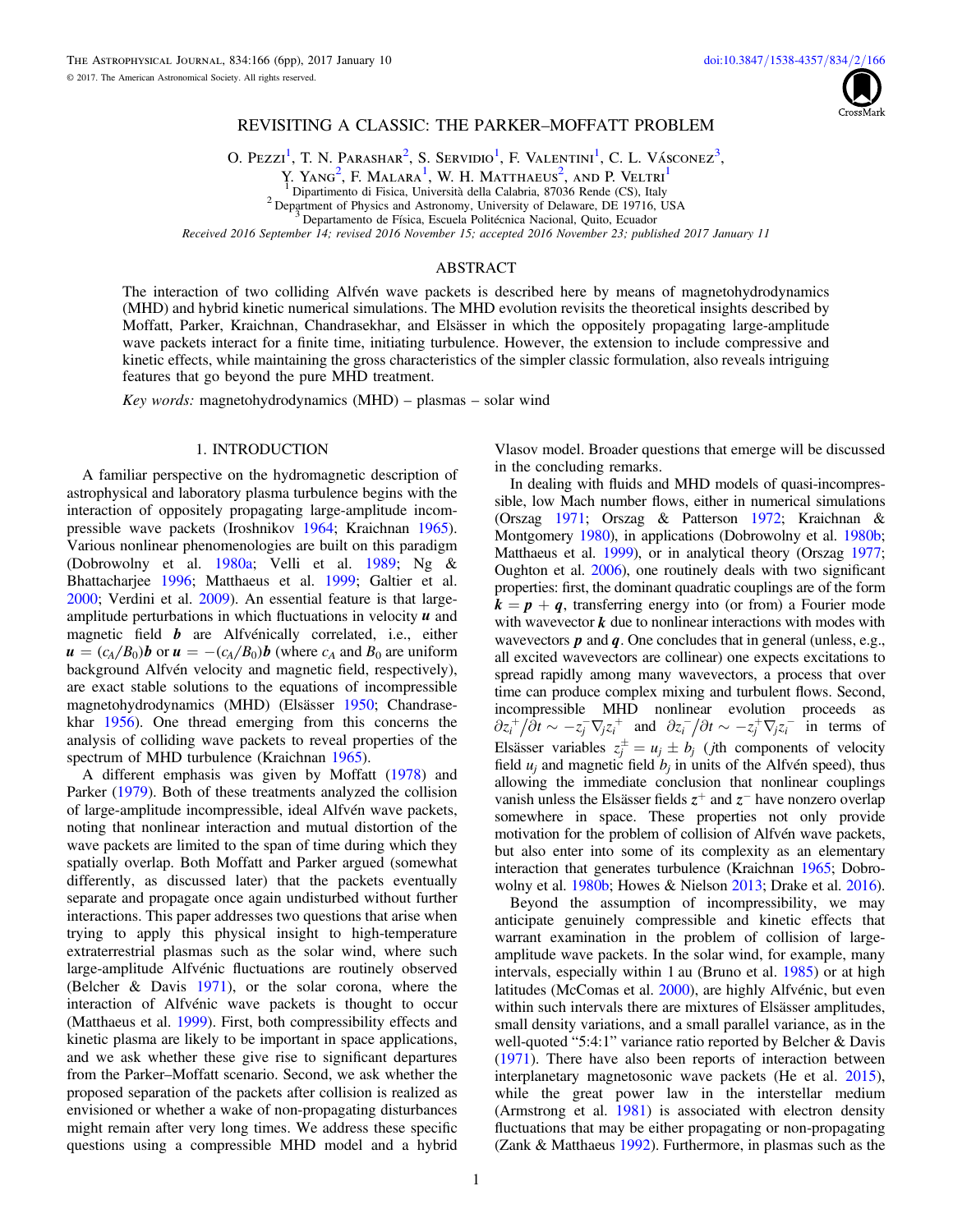solar wind, at smaller scales near the ion inertial scale, one expects kinetic properties (Alexandrova et al. [2008](#page-5-27)) such as spectral steepening (Bruno & Carbone [2013](#page-5-28)), dispersive wave effects (Sahraoui et al. [2007;](#page-5-29) Gary et al. [2010](#page-5-30)) of both kinetic Alfvén wave (KAW) and whistler types, along with temperature anisotropy, beams, and other distortions of the proton velocity distribution function (VDF) (Marsch [2006;](#page-5-31) Valentini et al. [2007,](#page-5-32) [2014](#page-5-33); Servidio et al. [2012](#page-5-34), [2015](#page-5-35)). These complications place the problem of collisions of Alfvén wave packets in a much more complex framework.

#### 2. MODELS AND APPROACH

Motivated by these considerations, we revisit the problem of two colliding large-amplitude Alfvén wave packets by means of compressible fluid and kinetic Vlasov–Maxwell simulations. The results shown are from an MHD model and a hybrid kinetic plasma (HVM) model. Both retain 2.5 dimensions in the physical space, with three Cartesian fluid velocities and field components, but with gradients only in the  $(x, y)$  plane. The HVM model also has a three-dimensional grid in velocity space.

It is clear that this problem would be better addressed in a high-resolution fully 3D representation in physical space. However, computational cost limits accessible 3D simulations to relatively low spatial resolution. This present geometry is favored because it allows for a large system size, which, in turn, ensures a large Reynolds number and hence MHD-like turbulent dynamics (Parashar et al. [2015a](#page-5-36)), as well as a realistic realization of compressive fluctuations/parallel variances (Parashar et al. [2016](#page-5-37)).

<span id="page-1-0"></span>The dimensionless MHD equations are

$$
\partial_t \rho + \nabla \cdot (\rho \mathbf{u}) = 0, \tag{1}
$$

$$
\partial_t \boldsymbol{u} + (\boldsymbol{u} \cdot \nabla) \boldsymbol{u} = -\frac{\tilde{\beta}}{2\rho} \nabla (\rho T) + \frac{1}{\rho} [(\nabla \times \boldsymbol{B}) \times \boldsymbol{B}], \quad (2)
$$

$$
\partial_t \mathbf{B} = \nabla \times (\mathbf{u} \times \mathbf{B}), \tag{3}
$$

$$
\partial_t T + (\mathbf{u} \cdot \nabla) T + (\gamma - 1) T (\nabla \cdot \mathbf{u}) = 0. \tag{4}
$$

<span id="page-1-1"></span>In Equations ([1](#page-1-0))–([4](#page-1-1)) spatial coordinates  $x = (x, y)$  and time t are respectively normalized to  $\tilde{L}$  and  $\tilde{t}_A = \tilde{L}/\tilde{c}_A$ . The magnetic field  $\mathbf{B} = \mathbf{B}_0 + \mathbf{b}$  is scaled to the typical magnetic field  $\tilde{\mathbf{B}}$ , while mass density  $\rho$ , fluid velocity  $u$ , temperature  $T$ , and pressure  $p = \rho T$  are scaled to typical values  $\tilde{\rho}$ ,  $\tilde{c}_A = \tilde{B}/(4\pi \tilde{\rho})^{1/2}$ ,  $\tilde{T}$ , and  $\tilde{p} = 2\kappa_{\rm B}\tilde{\rho}\tilde{T}/m_p$  ( $\kappa_{\rm B}$  being the Boltzmann constant and  $m_p$  the proton mass), respectively. Moreover,  $\tilde{\beta} = \tilde{p}/(\tilde{B}^2/8\pi)$  is a typical value for the kinetic to magnetic pressure ratio;  $\gamma = 5/3$ is the adiabatic index. Details about the numerical algorithm can be found in Vásconez et al. ([2015](#page-5-38)) and Pucci et al. ([2016](#page-5-39)).

<span id="page-1-2"></span>The kinetic simulations solve the system of hybrid Vlasov– Maxwell equations (Valentini et al. [2007](#page-5-33)) in which the proton distribution function is numerically evolved while electrons are a massless Maxwellian, isothermal fluid. Dimensionless HVM equations are

$$
\partial_t f + \mathbf{v} \cdot \nabla f + \frac{1}{\tilde{\epsilon}} (\mathbf{E} + \mathbf{v} \times \mathbf{B}) \cdot \nabla_{\mathbf{v}} f = 0, \tag{5}
$$

$$
\mathbf{E} - \frac{m_e \tilde{\epsilon}^2}{m_p} \Delta \mathbf{E}
$$
  
=  $-\boldsymbol{u}_e \times \mathbf{B} - \frac{\tilde{\epsilon} \tilde{\beta}}{2n} \left( \nabla P_e - \frac{m_e}{m_p} \nabla \cdot \Pi \right)$   
+  $\frac{m_e}{m_p} \left[ \boldsymbol{u} \times \mathbf{B} + \frac{\tilde{\epsilon}}{n} \nabla \cdot (n(\boldsymbol{u}\boldsymbol{u} - \boldsymbol{u}_e \boldsymbol{u}_e)) \right]$  (6)

$$
\frac{\partial \mathbf{B}}{\partial t} = -\nabla \times \mathbf{E}; \quad \nabla \times \mathbf{B} = \mathbf{j}
$$
 (7)

<span id="page-1-3"></span>where  $f = f(x, v, t)$  is the proton distribution function. In Equations  $(5)-(7)$  $(5)-(7)$  $(5)-(7)$  $(5)-(7)$  $(5)-(7)$ , velocities v are scaled to the Alfvén speed  $\tilde{c}_A$ , while the proton number density  $n = \int f \ d^3v$  and the proton bulk velocity  $u = n^{-1} \int v f d^3v$ , obtained as moments of the distribution function, are normalized to  $\tilde{n} = \tilde{p}/m_p$  and  $\tilde{c}_A$ , respectively. The electric field *E*, the current density  $j = \nabla \times B$ , and the electron pressure  $P_e$  are scaled to  $\tilde{E} = (\tilde{c}_A \tilde{B})/c$ ,  $\tilde{j} = c\tilde{B}/(4\pi \tilde{L})$ , and  $\tilde{p}$ , respectively. Moreover  $u_e = u - \tilde{\epsilon} j/n$  and the parameter  $\tilde{\epsilon} = \tilde{d}_p/\tilde{L}$ , where  $\tilde{d}_p = \tilde{c}_A / \tilde{\Omega}_{cp}$  is the proton skin depth, allows a comparison of fluid and kinetic scales. To prevent numerical instabilities, electron inertia effects have been considered in Ohm's law  $(m_e/m_p = 0.01)$ , while, no external resistitivy  $\eta$  is introduced. A detailed description of the HVM algorithm can be found in Valentini et al. ([2007](#page-5-33)), Vásconez et al. ([2015](#page-5-38)), and Servidio et al. ([2015](#page-5-35)).

The simulations are set up as follows. The spatial domain  $D(x, y) = [0, 8\pi] \times [0, 2\pi]$  has been discretized with  $(N_x, N_y) = (1024, 256)$  mesh points, thus implying  $\Delta x = \Delta y$ and also an anisotropic wavevector space. Spatial boundary conditions are periodic. In the HVM run, we adopted a uniform grid in velocity space with 51 points in each direction, in the region  $v_i = [-v_{max}, v_{max}]$ , where  $v_{max} = 2.5\tilde{c}_A$ . Boundary conditions for the velocity domain assume  $f = 0$  for  $|v_i| >$  $v_{\text{max}}$  (*i* = *x*, *y*, *z*). In our simulation we set  $\beta_p = 2v_{\text{th},p}^2/\tilde{c}_A^2$  $\tilde{\beta}/2 = 0.5$ , which corresponds to  $v_{\text{max}} = 5 v_{\text{th},p}$ , and  $\tilde{\epsilon} =$  $9.8 \times 10^{-2}$ . The background magnetic field is mainly perpendicular to the x-y plane, indeed  $B_0 = B_0 (\sin \vartheta, 0, \cos \vartheta)$ , where the angle between  $\mathbf{B}_0$  and the z axis is  $\vartheta = 6^\circ$ .

We impose large-amplitude perturbations of the magnetic field *b* and bulk velocity *u*. Density perturbations are not imposed, which implies nonzero total pressure fluctuations. In the HVM case, the proton VDF is initially Maxwellian at each spatial point. Initial perturbations consist of two Alfvénic wave packets with opposite correlation between velocity and magnetic field, separated along x. Because  $B_{0,x} \neq 0$ , the packets counterpropagate. The nominal time for the collision, which has been evaluated from the center of each wave packet, is about  $\tau \simeq 58.9$ .

The magnetic field perturbation *b* has been created by initializing energy in the first four wavenumbers in the y direction while, due to the  $x$  spatial localization (enforced by projection), many wavenumbers along  $x$  are excited initially. Then, a small  $b_z(x, y)$  component has been introduced in such a way that the transverse condition,  $\mathbf{B}_0 \cdot \mathbf{b} = 0$ , holds at each domain point. Finally, the velocity field perturbation *u* is generated by imposing that *u* and *b* are correlated (anticorrelated) for the wave packet that moves against (along) the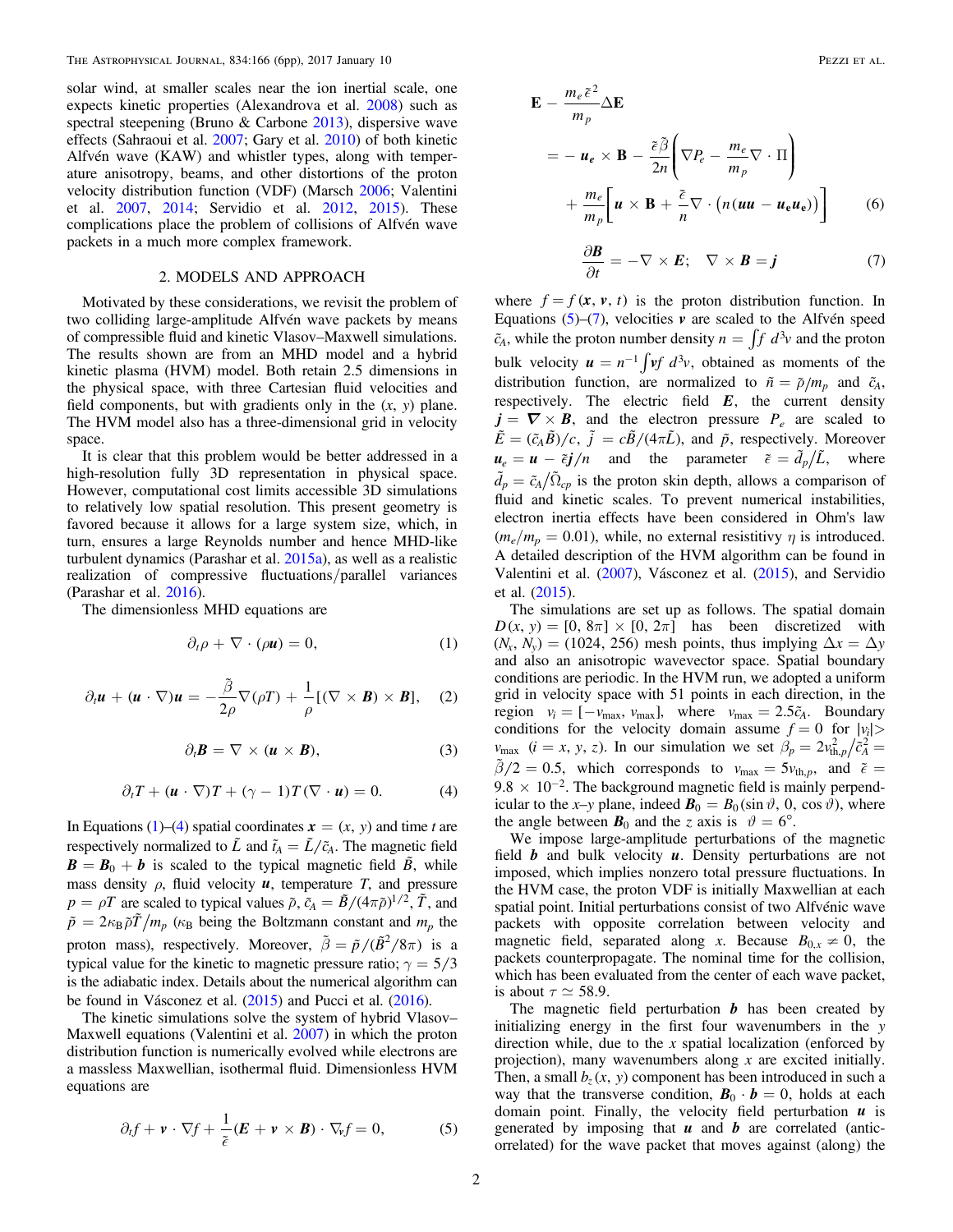<span id="page-2-0"></span>

**Figure 1.** Contour plots of the current density  $j_r(x, y)$  for the MHD (left) and the HVM (right) simulations. Top, center, and bottom rows correspond respectively to the time instants  $t = 29.4$ ,  $t = \tau = 58.9$ , and  $t = 88.4$ .

magnetic field  $B_{0x}$ . The intensity of the perturbation is  $\langle b \rangle_{\rm rms}/B_0 = 0.2$ , therefore the Mach number is  $M_s =$  $\langle u \rangle_{\text{rms}}/v_{\text{th},p} = 0.4$ . The intensity of fluctuations with respect to the in-plane field  $B_{0x}$  is quite strong, with a value of about 2. It is worth noting that the inverse of the intensity of the fluctuations with respect to the in-plane magnetic field is related to the parameter  $\tau_{nl}/\tau_{\text{coll}}$ , where  $\tau_{nl}$  is the characteristic nonlinear time and  $\tau_{\text{coll}}$  is the characteristic collision time. If  $\tau_{nl}/\tau_{\text{coll}} \lesssim 1$ , several nonlinear times occur in a single collision and wave packets can be significantly perturbed by nonlinear effects. On the other hand, if  $\tau_{nl}/\tau_{\text{coll}} > 1$ , many collisions are necessary to strongly distort wave packets. By evaluating  $\tau_{nl} \simeq \Delta/u$  (wave packet width  $\Delta$ , perturbation amplitude *u*) and  $\tau_{\text{coll}} \simeq \Delta/V$  (in-plane Alfvén propagation speed  $V \simeq 0.1c_A$ , it turns out that  $\tau_{nl}/\tau_{coll} \simeq 0.5$ . Therefore our simulations fall in a parameter range where nonlinear effects can be important to the extent that a scenario of strong turbulence may be present.

## 2.1. Discussion of the Initial Conditions

The imposed initial perturbations correspond to two largeamplitude Alfvén wave packets in the sense that magnetic and velocity perturbations are fully correlated in each packet, and the packets are separated in space. With zero density variation, a weak in-plane uniform magnetic field, and a relatively strong out-of-plane uniform magnetic field, this initial condition is one for which the reasoning of Moffatt and Parker discussed above would be applicable in the context of an incompressible model.

In addition, the initial data also exactly satisfy the transversality condition  $\mathbf{B}_0 \cdot \mathbf{b} = 0$ , which in linear compressible MHD would correspond to the Alfvén eigenmode, if indeed the amplitude were infinitesimal. Here the amplitude is large, so small-amplitude theory is unlikely to be relevant to the nonlinear evolution. Furthermore, the condition of the proper Alfvén eigenmode obtained in large-amplitude compressible MHD theory, namely  $B = |B|$  = const. is not satisfied by our initial perturbations (Barnes [1979](#page-5-40)). This suggests that pressure and density fluctuations may be generated during the evolution of the wave packets. Therefore the initial data are nonlinear eigenmodes of incompressible MHD, but not exact eigenmodes of compressible MHD. On the other hand we do not expect significant differences because the initial  $B = |B|$  fluctuations are not very large (less than 10%). Future works will analyze the evolution in the case in which  $B = \text{const.}$  at  $t = 0$ , and in the framework of other plasma models, such as Hall MHD and particle-in-cell (PIC) kinetic plasma models.

## 3. NUMERICAL RESULTS

An overview of the dynamics in the two simulations (MHD and HVM) can be appreciated by inspection of the evolution of the out-of-plane component of the current density  $j_z(x, y)$ , reported in Figure [1](#page-2-0). The left and right columns of Figure [1](#page-2-0) refer to the MHD and HVM simulations, respectively. The rows refer to different instants of time: top, center, and bottom rows respectively indicate  $t = 29.4$ ,  $t = \tau = 58.9$ , and  $t = 88.4$ . In both simulations the initially separated wave packets counterpropagate, approach each other (top panels of Figure [1](#page-2-0)), and collide at  $t = \tau$ . During the collision (center panels of Figure [1](#page-2-0)),  $j_z$  intensifies, and, since the overlapping wave packets interact nonlinearly, the dynamics produces small scales that can be easily appreciated by examining the width of the current structures in the center row of Figure [1.](#page-2-0) In the final stages of the simulations (bottom panels of Figure [1](#page-2-0)), the wave packets continue their motion while displaying a significantly perturbed shape. Indeed the  $j<sub>z</sub>$  contours indicate that current structures are much more complex after the collision occurs. Moreover, their shape also exhibits a curvature that is not anticipated prior to the collision and which indicates the presence of energy in modes with gradients along the y direction, transverse to the propagation.

The MHD and HVM evolutions exhibit noticeable differences: the MHD case is symmetric with respect to  $x = L_x/2 \approx 12.5$ , while this symmetry is lost in the Vlasov run also before the collision (top right panel of Figure [1](#page-2-0)). The lack of the symmetry in the HVM run may be due to the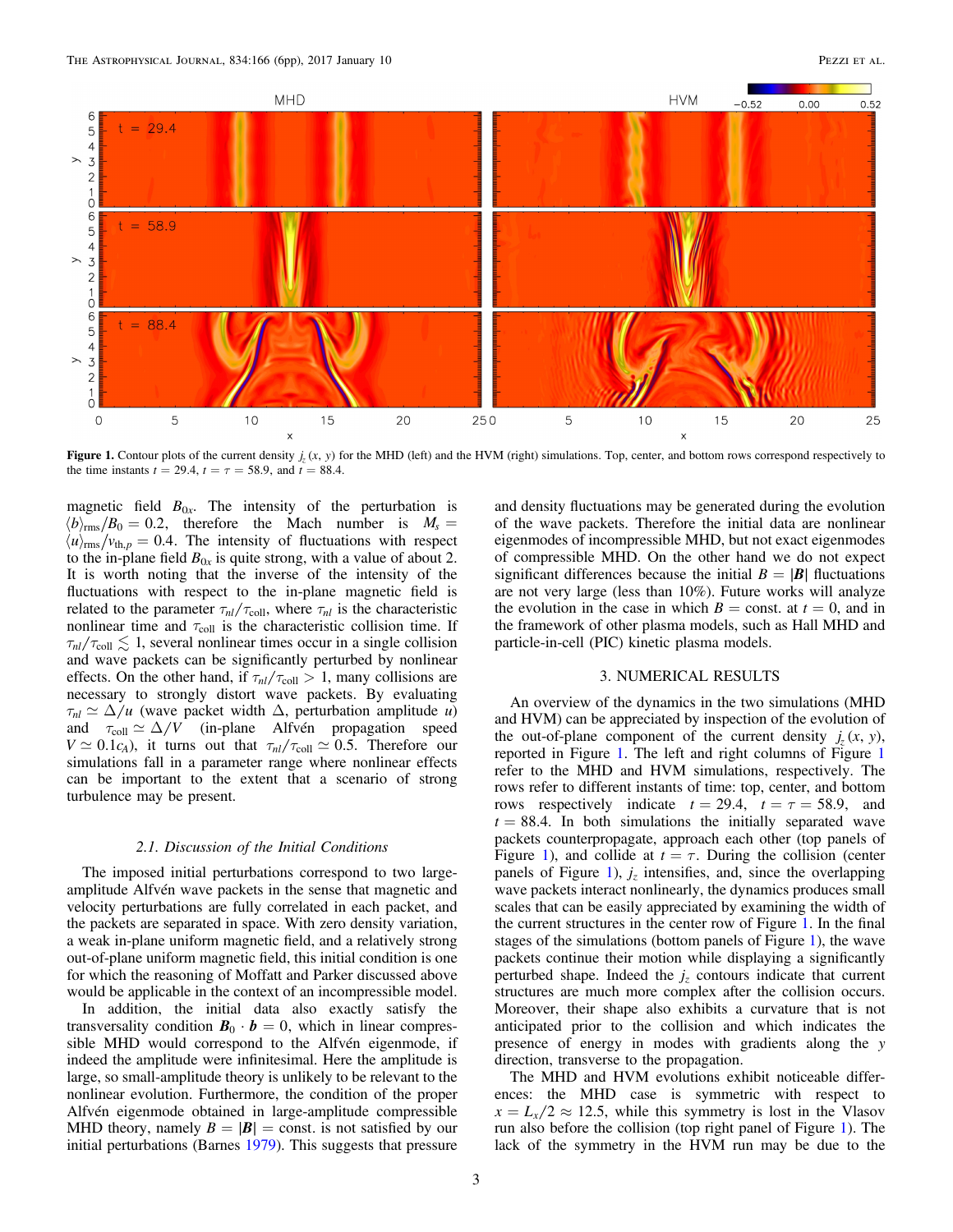<span id="page-3-0"></span>

**Figure 2.** Temporal evolution of  $\sigma_c(t)$  (a) and  $\sigma_r(t)$  (b). In each panel black and red lines refer to the MHD and HVM cases, respectively.

intercoupling of  $B_{0x}$  and dispersive effects that are present in the HVM run, and may cause a different propagation along and against  $B_{0x}$ . The HVM run also forms smaller scales during the interaction than the MHD case. This difference can be appreciated in the center right panel of Figure [1.](#page-2-0) Finally, after the collision,  $j_z$  is much more complex in the HVM simulation than in the MHD run. Very thin current-sheet structures and secondary ripples are observed only in the Vlasov case. The nature of these secondary ripples may be associated with the presence of some KAW-like fluctuations (Hollweg [1999](#page-5-41); Vásconez et al. [2015](#page-5-38)) and will be analyzed in detail in a separate paper.

A point of comparison of our simulations with the theoretical ideas given by Moffatt and Parker is to examine the behavior of cross-helicity. Those theoretical treatments assume ideal nondissipative conditions, so that the total cross-helicity is conserved, and moreover the expectation is that the separate wave packets after the collision have the same cross-helicity as prior to the interaction. Furthermore the initial and final states, in the ideal treatment, have equipartition of flow and magnetic field energy, with departures from equipartition possible during the interaction. To examine these, Figure [2](#page-3-0) shows the temporal evolution of (a) the normalized cross-helicity  $\sigma_c(t)$  and (b) the normalized residual energy  $\sigma_r(t)$  (Bruno & Carbone [2013](#page-5-28)), respectively defined as  $\sigma_c = (e^+ - e^-)/(e^+ + e^-)$  and  $\sigma_r =$  $(e^{u} - e^{b})/(e^{u} + e^{b})$ , where  $e^{\pm} = \langle (z^{\pm})^2 \rangle / 2$ ,  $e^{u} = \langle u^2 \rangle / 2$ ,  $e^{b} =$  $\langle \mathbf{b}^2 \rangle / 2$ , and  $z^{\pm} = \mathbf{u} \pm \mathbf{b}$ .

The normalized cross-helicity  $\sigma_c(t)$  is well preserved in the MHD simulation, while in the kinetic simulation it displays, around the collision time  $\tau$ , a significant growth followed by a saturation stage. It is worth noting that, in the MHD run,  $\sigma_c(t)$ is still conserved despite it being an invariant of the incompressible MHD yet our MHD simulation is compressible (compressibility could, in principle, break the invariance of  $\sigma_c(t)$ ). This characteristic reflects the fact that the compressive fluctuations that are dynamically generated during the

<span id="page-3-1"></span>

**Figure 3.** Temporal evolution of  $\langle t_2^2 \rangle(t)$  (a),  $\langle \delta \rho^2 \rangle(t)$  (b), and  $\langle \omega^2/2 \rangle(t)$  (c) for the MHD (block line) and HVM (red line) simulations the MHD (black line) and HVM (red line) simulations.

evolution of MHD are not strong enough to break the invariance of  $\sigma_c(t)$ . On the other hand, the breaking of the invariance of  $\sigma_c$  in the Vlasov run is associated with the presence of both dispersive and kinetic effects. Indeed, evaluation of the incompressible Hall MHD invariant  $\sigma_{g}$ (generalized helicity) (Turner [1986](#page-5-42); Servidio et al. [2008](#page-5-43)) shows that it is also not preserved for the HVM run and it shows a similar behavior to  $\sigma_c$  (in particular a jump is recovered at  $t \approx \tau$ ). This feature suggests that the production of  $\sigma_c(t)$ recovered in the kinetic simulation cannot be associated only with dispersive effects, which are taken into account in the Hall model, but is also due to the presence of kinetic effects.

In contrast, the evolution of the residual energy  $\sigma_r(t)$  is very similar in the MHD and HVM simulations. Referring to Figure [2](#page-3-0)(b), we see that in the initial stages  $\sigma_r \simeq 0$ , then it oscillates strongly during the collisions between wave packets, first to positive values indicating a positive correlation of the Elsässer fields, then more strongly toward negative values of correlation, returning to positive correlation again prior to finally approaching zero once again. It is clear that during the collision there is substantial exchange of kinetic and magnetic energy, and this is not greatly influenced by kinetic effects.

In order to compare the role of small-scale dynamics in the two cases, we computed the mean square out-of-plane electric current density  $\langle j_z^2 \rangle$  as a function of time. This is illustrated in the top panel of  $\text{Figure 3}$  $\text{Figure 3}$  $\text{Figure 3}$  for the MHD (black) and kinetic HVM (red) runs.  $\langle j_z^2 \rangle(t)$  shows a similar time evolution in the two cases. In particular, both models show a peak of  $\langle j_z^2 \rangle(t)$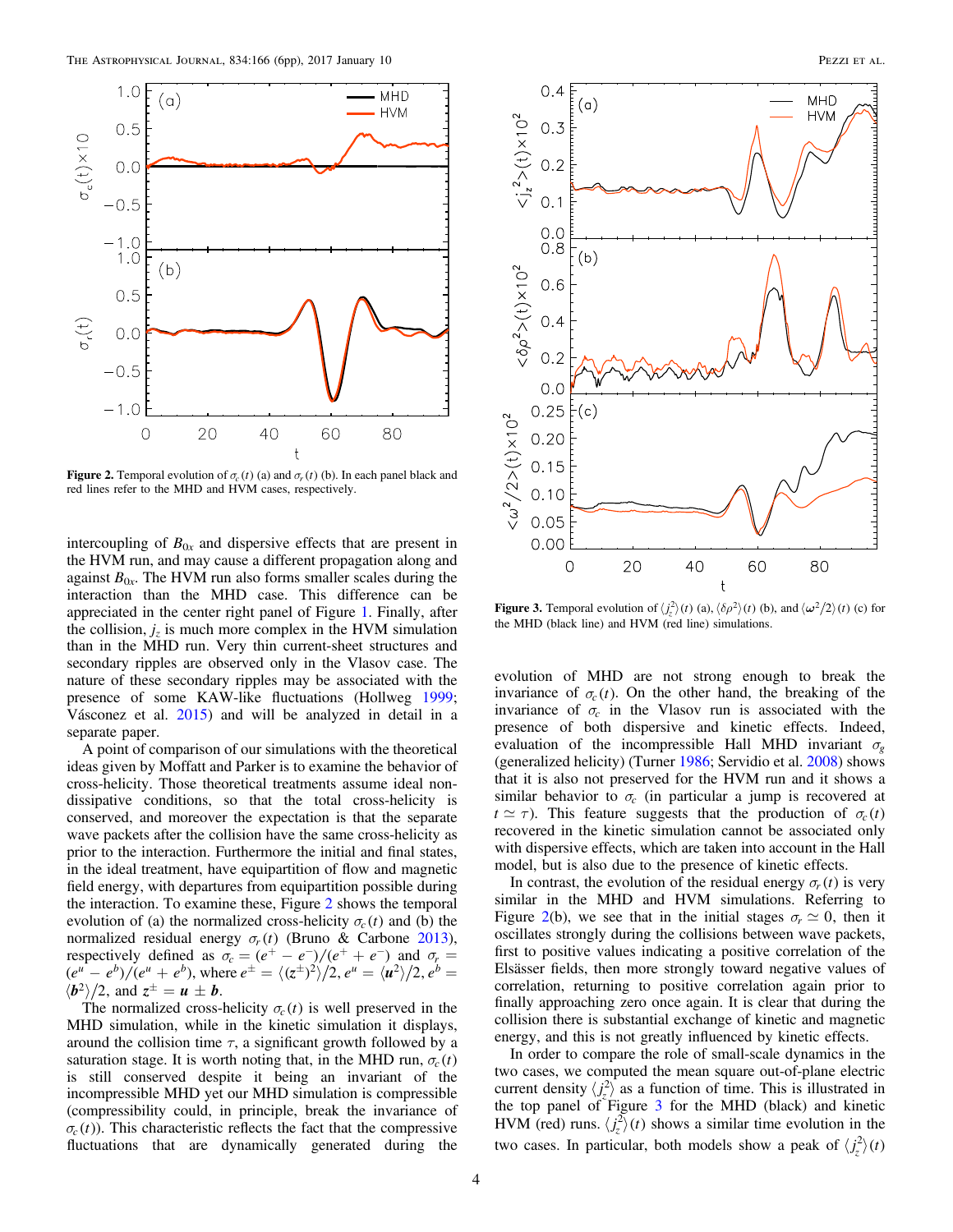<span id="page-4-0"></span>

Figure 4. Power spectral density of the magnetic energy  $E_b$  at three time instants:  $t = 29.4$  (a),  $t = \tau = 58.9$  (b), and  $t = 88.4$  (c). In each panel the black curve indicates  $E_{b,y}(k_x) = \sum_{k_y} E_b(k_x, k_y)$ , the red curve refers to  $E_{b,x}(k_y) = \sum_{k_x} E_b(k_x, k_y)$ , and the dashed blue line indicates the slope  $k^{-5/3}$  as a reference. The gray line in panel (c) represents  $E_{b,y}(k_x)$  at  $t = 58.9$ , which corresponds to the black line of panel (b).

around the collision time  $t \approx \tau$ . After the collision, a high intensity of current activity persists and the peak of current activity is reached in the final stage of the simulations.

Other quantities that provide further physical details about the simulations are  $\langle \delta \rho^2 \rangle$ , the density fluctuations providing a measure of compressibility, and  $\langle \omega^2/2 \rangle$ , the mean square vorticity or enstrophy, where  $\delta \rho = \rho - \langle \rho \rangle$  and  $\omega = \nabla \times u$ . Panels (b) and (c) of Figure [3](#page-3-1) respectively show  $\langle \delta \rho^2 \rangle$  and  $\langle \omega^2/2 \rangle$  for both simulations. The density fluctuations peak around  $t \approx 65$  and  $t \approx 85$ . The first peak is due to the interaction between the two wave packets. The second peak of density fluctuations appears to be due to propagation of magnetosonic fluctuations generated by the initial strong collision. Once generated, these modes propagate across the periodic box and provide an "echo" of the original collision. We also note that  $\langle \delta \rho^2 \rangle$  exhibits some small modulations in the initial stage of both simulations, which could be produced by the absence of a pressure balance in the initial condition.

The evolution of enstrophy  $\langle \omega^2/2 \rangle$ , also shown in Figure [3,](#page-3-1) indicates that both MHD and HVM cases produce fine-scale structure in the velocity, i.e., vortical structures, during the collisions, and these persist after the collision. However,  $\langle \omega^2/2 \rangle$  reaches larger values in the MHD case than in the HVM case. This could be due to the presence of kinetic damping effects, which decrease the intensity of  $\langle \omega^2/2 \rangle$  by transferring energy to the VDF (see, e.g., Del Sarto et al. [2016](#page-5-44); Parashar & Matthaeus [2016](#page-5-45)). It is interesting to note that the general profiles of enstrophy and mean square current follow similar trends in time. This can be expected because the inertial range of turbulence typically provides near-equipartition of velocity and magnetic fluctuation energy, even in fairly simple configurations (Matthaeus & Lamkin [1986](#page-5-46)). However, when examined in more detail, one often finds, as here, that the magnetic fluctuations are usually about a factor of two more energetic in the inertial range part of the spectrum, as they are, for example in the solar wind (Matthaeus & Goldstein [1982](#page-5-47)). This inequality is here reflected in the fact that  $\langle j_z^2 \rangle > \langle \omega^2/2 \rangle$ .

In order to further characterize the small-scale fluctuation generated by the collisions and associated nonlinear activity, we examine the magnetic energy spectra. Figure [4](#page-4-0) shows, for the Vlasov run, the power spectral densities of the reduced magnetic field  $E_{b,y}(k_x)$  (black) and  $E_{b,x}(k_y)$  (red) at (a)  $t = 29.4$ , (b)  $t = \tau = 58.9$ , and (c)  $t = 88.4$ . Here, for example,  $E_{b,y}(k_x)$  is a one-dimensional reduced power spectral density obtained by integrating over one component of wavevector. The blue dashed lines in Figure [4](#page-4-0) indicate a  $k^{-5/3}$  slope for reference. We remark that the spectra for the

HVM run show more energy at very small scales than those for the MHD run (not shown here), again consistent with the idea that the HVM run produces more fine scales than the MHD simulation. This may simply indicate that the effective dissipation in the HVM case is smaller than the numerically motivated dissipation coefficients selected for the MHD run.

In Figure [4](#page-4-0) we observe that, at  $t = 29.4$ , the spectrum  $E_{b,y}(k_x)$  is steep due to the localization of the initial condition, which requires the involvement of a wide range of wavenumbers  $k_x$ . Furthermore, during the evolution, the spectra show a transfer of energy toward small scales, at higher  $k_x$  and at higher  $k_v$ . This represents a signature of energy transfer due to nonlinear coupling. In fact, much of the energy  $E_{b,y}(k_x)$  is contained, at  $t = \tau$ , in a bump around  $k = 1$ , while at  $t = 88.4$ the bump is less clear and the spectrum  $E_{b,y}(k_x)$  is more developed. A break in  $E_{b,y}(k_x)$  can also be appreciated around  $k_{d_n} \simeq 10$ .

Another feature of the magnetic energy spectra is that  $E_{b,x}(k_y)$ , which initially contains less energy than  $E_{b,y}(k_x)$ , experiences a significant increase in power, reaching almost the same amplitude at the later times. This suggests that fluctuations become more isotropic, and that energy transfer is efficient in both directions of the wavevector space.

### 4. CONCLUSIONS

We have carried out a comparative study using different plasma simulation methods to examine the dynamical evolution that accompanies the interaction or collision of two oppositely propagating wave packets. For the classic case of incompressible MHD, considered by Moffatt and by Parker, the wave packets are, when considered separately, exact large-amplitude solutions of the nonlinear equations, and are therefore, strictly speaking, "waves". If two such waves, oppositely propagating, overlap then nonlinear couplings and turbulence can be produced and the packets are deformed. Moffatt and Parker concluded that, after the characteristic interaction time, the packets again separate and continue propagating away from one another without further nonlinear interactions. Hence one question addressed in the present study is whether such separation after a collision actually occurs. A second question is whether departures from incompressible MHD change the dynamics in an appreciable way. To that end, we examined here a compressible MHD formulation and a hybrid Vlasov formulation.

Our results show that—when one moves beyond the MHD framework in which the problem of Moffatt & Parker is approached—the dynamics become more complex. Here we